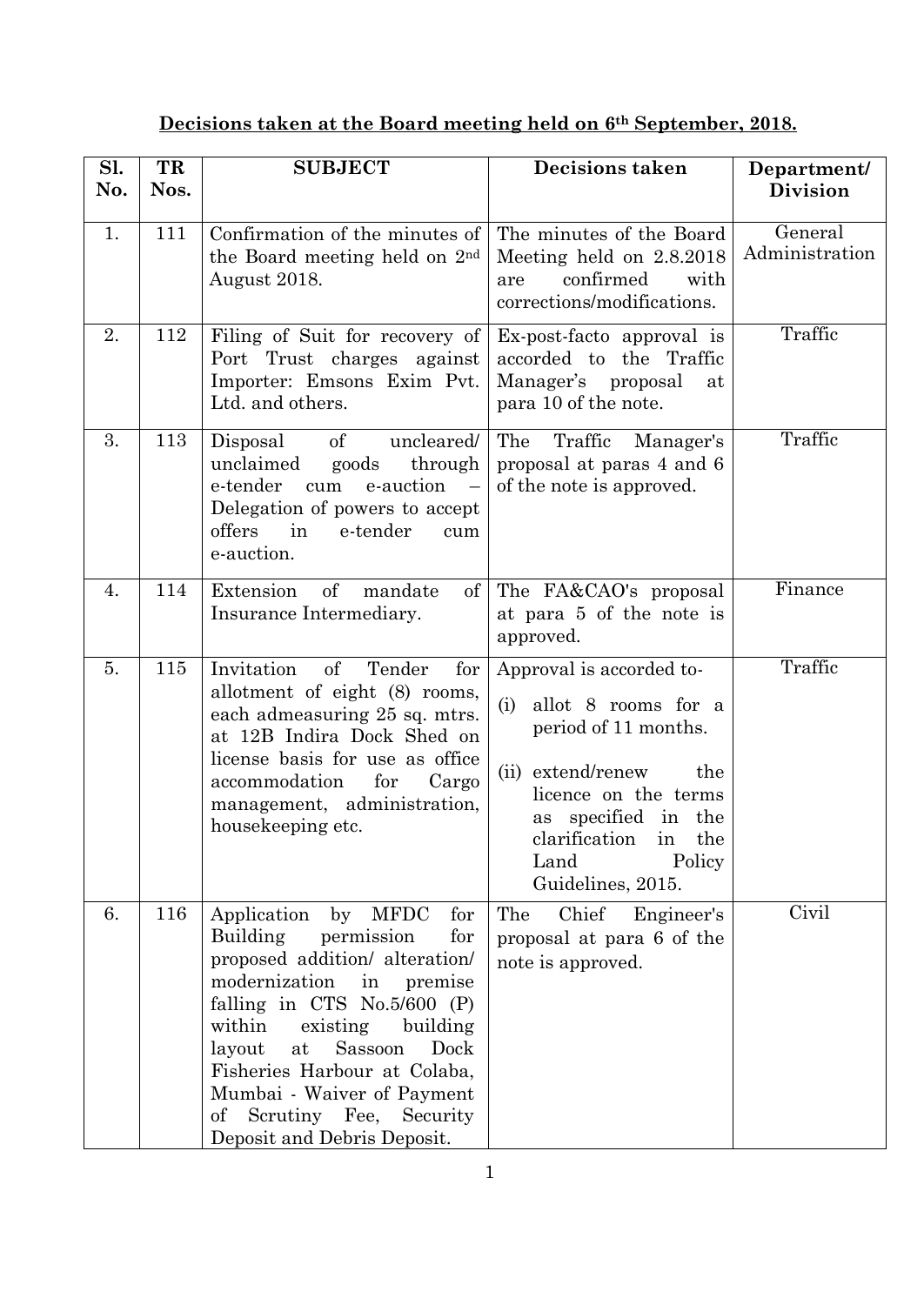| Sl.<br>No. | TR<br>Nos. | <b>SUBJECT</b>                                                                                                                                                                                                                                     | <b>Decisions taken</b>                                                                                                                                                                                                                                                                                                                                                                                     | Department/<br><b>Division</b> |
|------------|------------|----------------------------------------------------------------------------------------------------------------------------------------------------------------------------------------------------------------------------------------------------|------------------------------------------------------------------------------------------------------------------------------------------------------------------------------------------------------------------------------------------------------------------------------------------------------------------------------------------------------------------------------------------------------------|--------------------------------|
| 7.         | 117        | Write off of sale deficit against<br>Lot Nos. AH-1111, AH-1112,<br>AH-1113, CC-2106, AE-1071<br>and II-10619.                                                                                                                                      | Traffic<br>The<br>Manager's<br>proposal at para 5 of the<br>note is approved.                                                                                                                                                                                                                                                                                                                              | Traffic                        |
| 8.         | 118        | Revision of rates on MbPT<br>Amendments<br>Railway<br>regarding<br>incorporation<br>of<br>revised rates in MbPT Railway<br>Goods Tariff No.5 of 1952.                                                                                              | The Railway Manager's<br>proposal at paras 6 and 7<br>of the note is approved.                                                                                                                                                                                                                                                                                                                             | Railway<br>Division            |
| 9.         | 119        | Appointment of ex-Mumbai<br>Port Pilots on contract basis<br>- increase in age limit.                                                                                                                                                              | Approval is accorded to -<br>$(i)$ the<br>Deputy<br>Conservator's<br>proposal at para 4 of<br>the note.<br>(ii) the engagement of a<br>retired<br>Dy.<br>Conservator<br>for<br>drawal<br>and<br>implementation of a<br>scheme to address the<br>problem of shortages<br>in Pilot cadre and to<br>authorize<br>the<br>Chairman<br>take<br>$\mathbf{to}$<br>further<br>necessary<br>steps in this direction. | Marine                         |
| 10.        | 120        | Passenger<br>Launch<br>Service<br>from Ferry Wharf to Mora -<br>Request of R. N. Shipping for<br>extension<br>for<br>erection<br>of<br>ticketing Booth/ kiosk at Ferry<br>Wharf.                                                                   | The<br>Traffic Manager's<br>proposal at para 15 of the<br>note, subject to levying of<br>rent after valuation and<br>confirmation<br>of<br>the<br>provisions of Land Policy<br>this<br>regard,<br>is<br>in<br>approved.                                                                                                                                                                                    | Traffic                        |
| 11.        | 121        | Disciplinary Action<br>against<br>Shri Pitambar B. Singh, Ex-<br>Winch Driver, Wage No. 548,<br>Regd.No.10011 OBL, MbPT<br>(Retired from the services of<br>MbPT w.e.f. $1.8.2015$ under<br>Regulations<br>of<br>MbPT<br>8<br>Pension Regulations. | Sanction is accorded for<br>issuing Show-cause Memo<br>proposing to impose the<br>penalty as brought out in<br>the Note of discussion.<br>Also, the case is not to be<br>cited as a precedent in<br>any other matter.                                                                                                                                                                                      | Traffic                        |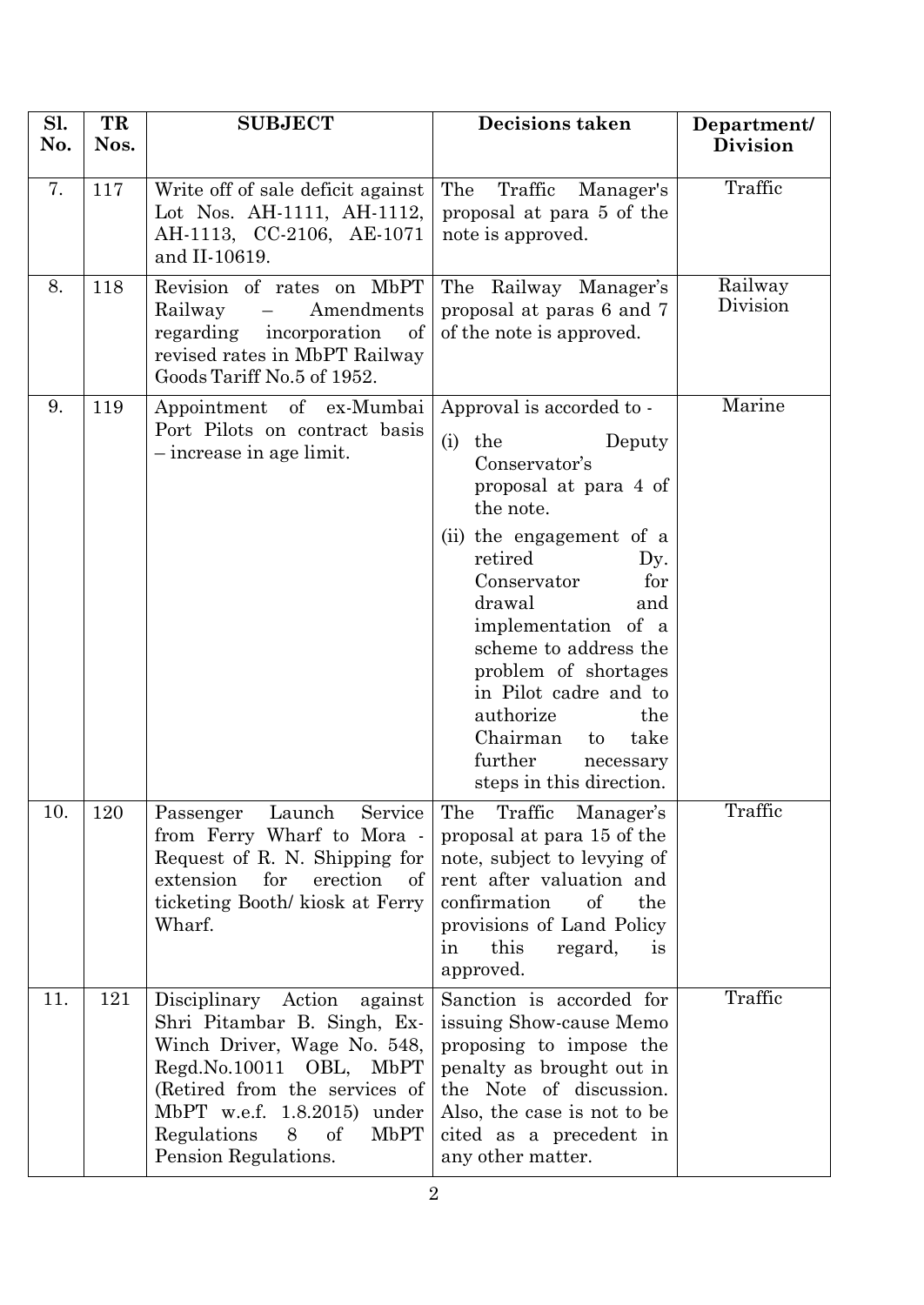| Sl.<br>No. | TR<br>Nos. | <b>SUBJECT</b>                                                                                                                                                                                                                      | <b>Decisions taken</b>                                                                                                                                                                                                                                            | Department/<br><b>Division</b> |
|------------|------------|-------------------------------------------------------------------------------------------------------------------------------------------------------------------------------------------------------------------------------------|-------------------------------------------------------------------------------------------------------------------------------------------------------------------------------------------------------------------------------------------------------------------|--------------------------------|
| 12.        | 122        | Extended free days for levy of<br>demurrage on import cargo &<br>Licence<br>(storage) fees<br>on<br>containers.                                                                                                                     | The<br>Traffic<br>Manager's<br>proposal at para 9 of the<br>note is approved.                                                                                                                                                                                     | Traffic                        |
| 13.        | 123        | Guidelines<br>Investment<br>Fund,<br>regarding<br>Pension<br>Provident Fund<br>Port<br>and<br>Surplus Fund.                                                                                                                         | The<br>FA&CAO's<br>(i)<br>proposal at paras 8, 9<br>and 12 of the note is<br>approved.<br>The<br>additional<br>(ii)<br>which<br>investments,<br>possible<br>become<br>under<br>the<br>extant<br>guidelines<br>be<br>submitted<br>the<br>to<br>Board for approval. | Finance                        |
| 14.        | 124        | Recovery of Rent on allotment<br>of Residential quarters to<br>Professionals<br>$\sqrt{2}$<br>personnel<br>appointed on contract basis on<br>fixed/consolidated<br>pay<br>remuneration.                                             | The proposal at para 2 of<br>the note is approved.                                                                                                                                                                                                                | Welfare<br>Division            |
| 15.        | 125        | Request by India Tourism<br>Development Corporation Ltd.<br>for surrendering part of the<br>allotted area and extension of<br>period,<br>license<br>at<br>International<br>Cruise<br>Terminal, BPX for operating<br>Duty Free Shop. | The<br>Traffic<br>Manager's<br>proposal at para 10 of the<br>note is approved.                                                                                                                                                                                    | Traffic                        |
| 16.        | 126        | Write-off proposal for cargo<br>covered<br>under<br>Lot<br>$N$ <sub>0s.</sub> -<br>(i) T-1731, (ii) DD-221, DD-<br>222, DD-223 and (iii) F-8546.                                                                                    | The<br>Traffic<br>Manager's<br>proposal at para 4 of the<br>note is approved.                                                                                                                                                                                     | Traffic                        |
| 17.        | 127        | Tender<br>No. DC-02/2017<br>$\sim$<br>$of \quad 2$<br>Hiring<br>Nos.<br>Pilot<br>Launches for 5 years<br>and<br>extendable for further two<br>years.                                                                                | The Tender Committee's<br>recommendations<br>at<br>para 6 of the note is<br>approved.                                                                                                                                                                             | Marine                         |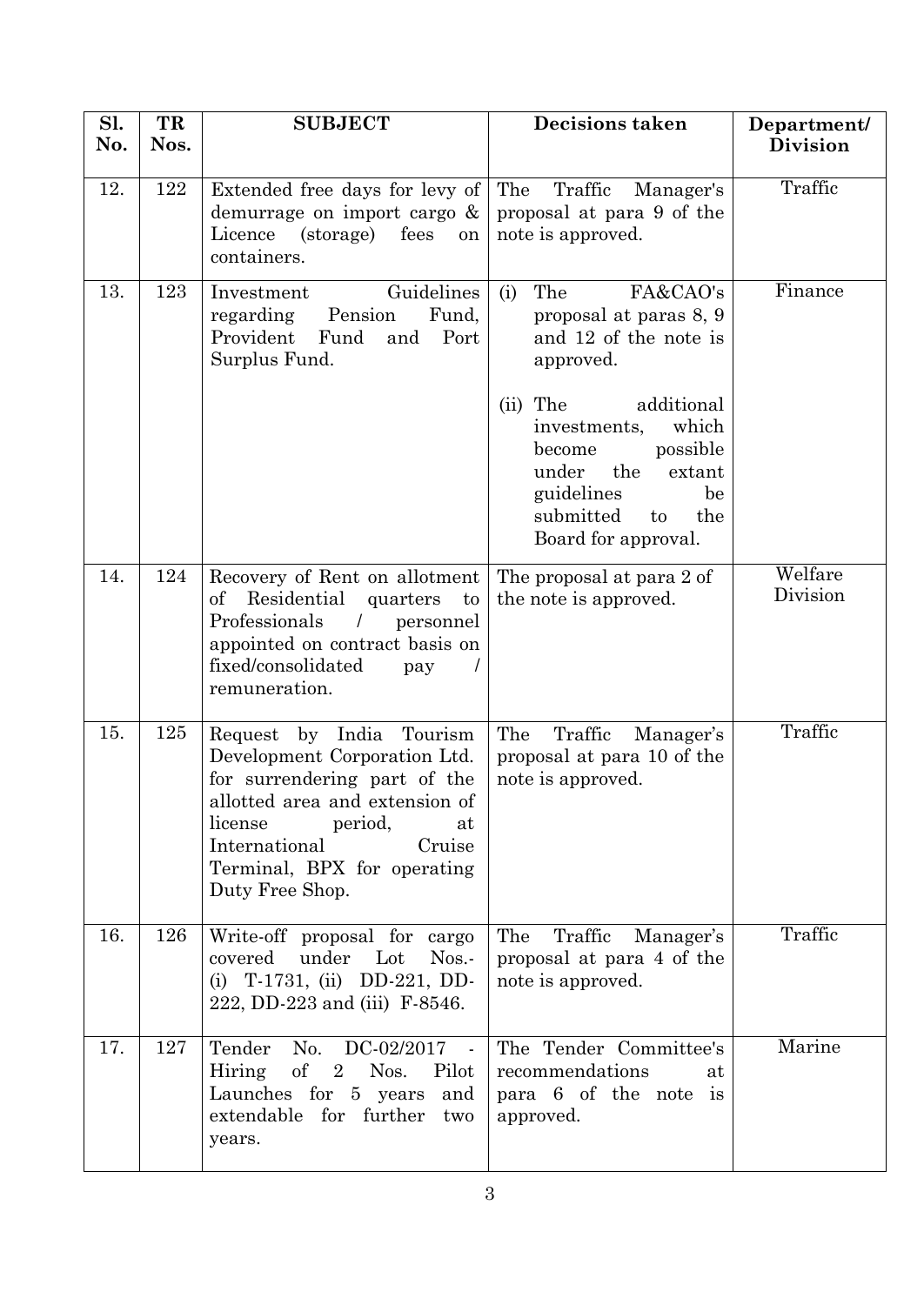| Sl.<br>No. | TR<br>Nos. | <b>SUBJECT</b>                                                                                                                                                                                                         | <b>Decisions taken</b>                                                                                                                     | Department/<br><b>Division</b> |
|------------|------------|------------------------------------------------------------------------------------------------------------------------------------------------------------------------------------------------------------------------|--------------------------------------------------------------------------------------------------------------------------------------------|--------------------------------|
| 18.        | 128        | waiver<br><sub>of</sub><br>for<br>Request<br>demurrage charges.<br>Vessel: Eseniya<br>IGM/ITEM No.<br>and<br>date:<br>2192091/SPMU2 and SPMU3<br>10.3.2018<br>dated<br>Embarkation Headquarters.                       | Approval is accorded to<br>accede to the request of<br>Embarkation<br>for<br>Headquarters<br>100%<br>waiver<br>of<br>demurrage<br>charges. | Traffic                        |
| 19.        | 129        | Write-off proposal for cargo<br>covered under Lot Nos. -<br>E-6381<br>E-6719<br>and<br>(i)<br>(ii) DD-089 and (iii) T-821.                                                                                             | The<br>Traffic<br>Manager's<br>proposal at para 4 of the<br>note is approved.                                                              | Traffic                        |
| 20.        | 130        | Need for CRZ approval for the<br>upgradation of any commercial<br>offices of MbPT.                                                                                                                                     | Engineer's<br>The<br>Chief<br>proposal at para 4 of the<br>note is approved.                                                               | Civil                          |
| 21.        | 131        | Tender No.E.75/2018-<br>"Capital Dredging Works for<br>Deepening and Widening of<br>Approach Channel to Second<br>Chemical Berth at Pir Pau,<br>Mumbai."                                                               | The reply to bidders as<br>published on the website<br>with the approval of the<br>Chairman is ratified.                                   | Civil                          |
| 22.        | 132        | Engagement of<br>Advisor<br>an<br>(Projects).                                                                                                                                                                          | The<br>for<br>proposal<br>engagement of Advisor<br>(Projects) as at para 6 of<br>the note is approved.                                     | <b>HR</b> Division             |
| 23.        | 133        | Tender<br>No.E.-106/2015<br>Display of Advertisement in<br>MbPT<br>Estate<br>specified<br>at<br>locations.                                                                                                             | Consideration deferred.                                                                                                                    | Civil                          |
| 24.        | 134        | of Landscape<br>Appointment<br>Designer for the Development<br>Central<br>of<br>Park<br>and<br>Reclamation Garden at Haji<br><b>Bunder</b><br>Approval<br>to<br>$\overline{\phantom{a}}$<br>appointment of Consultant. | The<br>Chief<br>Engineer's<br>proposal at para 10 of the<br>note is approved.                                                              | Civil                          |
| 25.        | 135        | Appointment of Architectural<br>Consultant for redevelopment<br>of Nadkarni Park.<br>- Approval to appointment of<br>Consultant.                                                                                       | Chief<br>Engineer's<br>The<br>proposal at para 7 of the<br>note is approved.                                                               | Civil                          |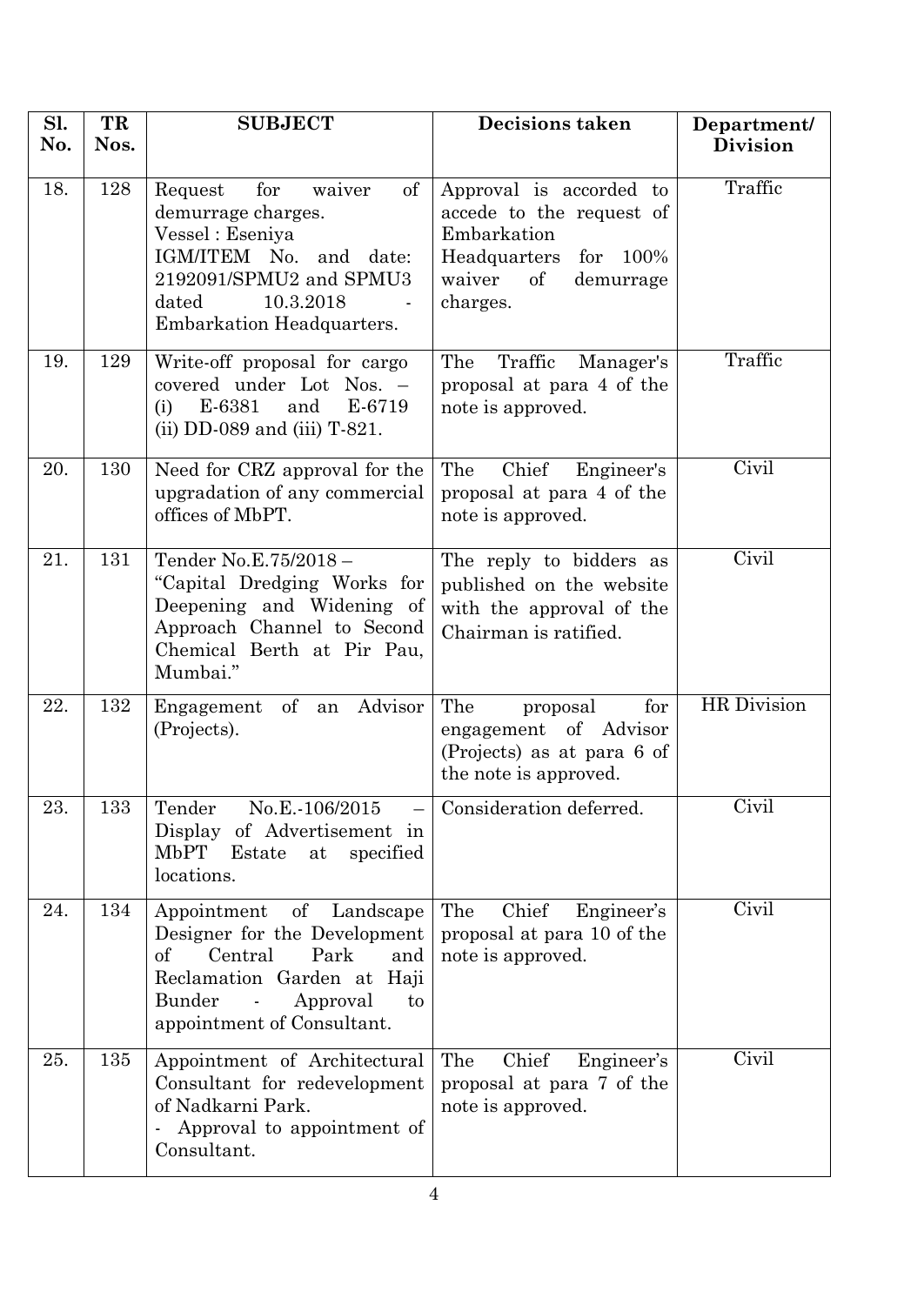| Sl.<br>No. | TR<br>Nos. | <b>SUBJECT</b>                                                                                                                                                                                                                                                                                                                                       | Decisions taken                                                                                                                                                                                                                                   | Department/<br><b>Division</b> |
|------------|------------|------------------------------------------------------------------------------------------------------------------------------------------------------------------------------------------------------------------------------------------------------------------------------------------------------------------------------------------------------|---------------------------------------------------------------------------------------------------------------------------------------------------------------------------------------------------------------------------------------------------|--------------------------------|
| 26.        | 136        | Creation of facilities around<br>M-Shed<br>including<br>Development, Operation and<br>of M-Shed at<br>Maintenance<br>Prince's Dock<br>(Mumbai<br>Port).                                                                                                                                                                                              | Chief<br>The<br>Engineer's<br>proposal at para 6 of the<br>note is approved.                                                                                                                                                                      | Civil                          |
| 27.        | 137        | Inland<br>Water<br>Passenger<br>Transport and Ro-Pax Service<br>from Ferry Wharf to Mandwa,<br>Nerul, Navi Mumbai.                                                                                                                                                                                                                                   | Ex-post-facto approval is<br>accorded<br>$\mathop{\mathrm{to}}$<br>the<br>Dy.<br>Conservator's proposal at<br>para 4 of the note.                                                                                                                 | Marine                         |
| 28.        | 138        | EDP<br>Tender<br>$-207/2016$<br>$\blacksquare$<br>Installation,<br>Supply,<br>Commissioning, Maintenance<br>& Support of Access Control<br>System at Mumbai Port Trust<br>execution<br>extra<br>and<br>extension with levying of LD.                                                                                                                 | The<br>Joint<br>Director's<br>proposal at para 9 of the<br>note is approved.                                                                                                                                                                      | <b>EDP</b>                     |
| 29.        | 139        | of<br>Trainee<br>Engagement<br>Nursing Sister and Pharmacist<br>Mumbai<br>Port<br>Trust<br>in<br>Hospital.                                                                                                                                                                                                                                           | Chief<br>The<br>Medical<br>Officer's<br>proposal<br>at<br>para 5 of the note is<br>The Trainee<br>approved.<br>Nurses will be taken only<br>for eleven<br>months<br>or<br>handing<br>of<br>the<br>over<br>hospital<br>whichever<br>is<br>earlier. | Medical                        |
| 30.        | 140        | Tender<br>No.<br>E47A/2017-<br>Maintenance<br>dredging in<br>Approach Channels, Turning<br>Circles,<br>Outside<br>Berths,<br>Indira Dock Basin, Bunder<br>Anchorages<br>Areas<br>and<br>of<br>Mumbai Port for the left over<br>dredging of the year 2017-18<br>and two years i.e. 2018-19 and<br>2019-20<br>Dredging<br>requirement at North of OCT. | Chief<br>The<br>Engineer's<br>proposal at para 5 of the<br>note,<br>subject<br>to<br>compliance of FA&CAO's<br>observations, is approved.                                                                                                         | Civil                          |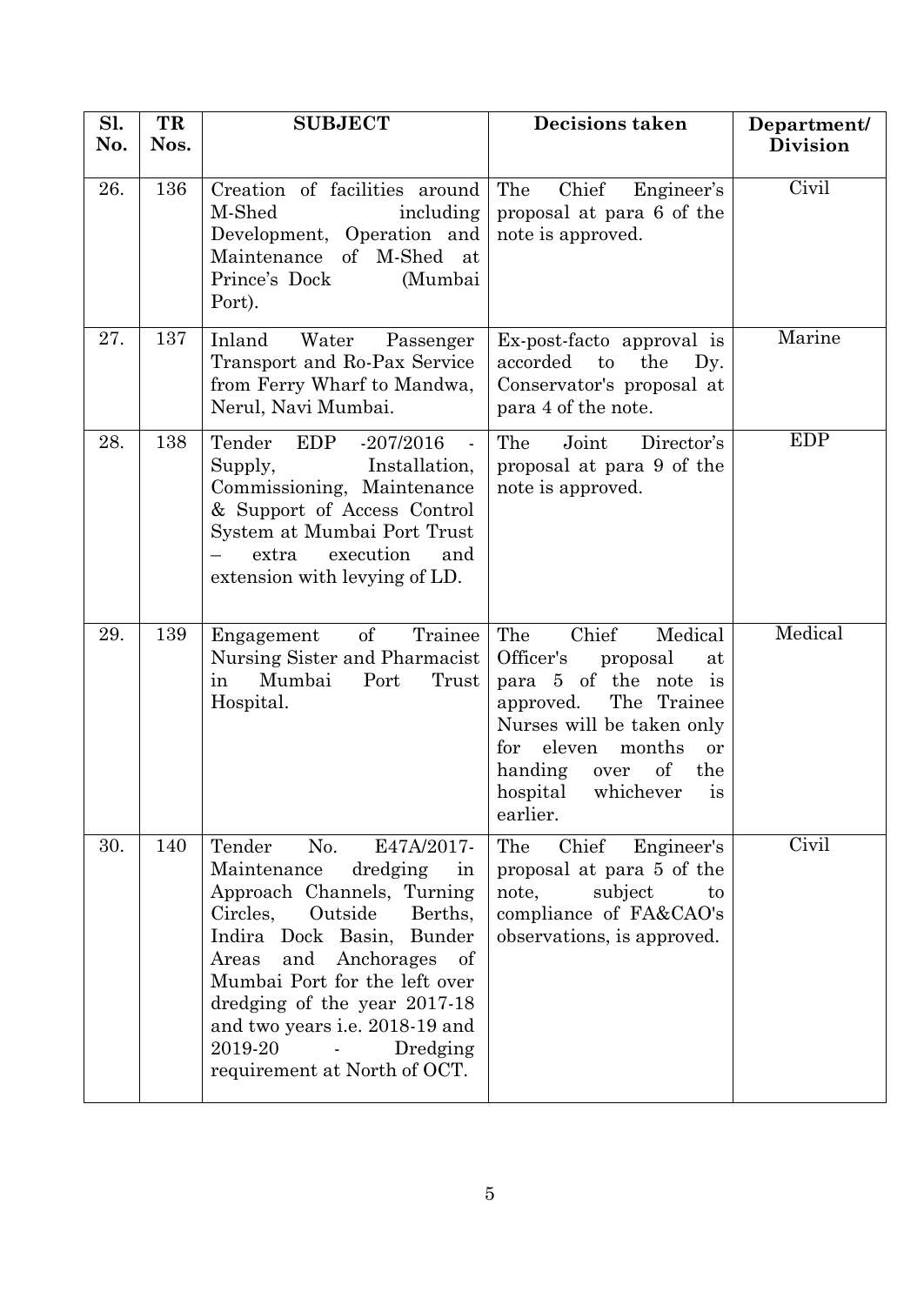| Sl.<br>No. | TR<br>Nos. | <b>SUBJECT</b>                                                                                                                                                                                                                                                     | Decisions taken                                                                                                                                                                                                                                                                                                                                                                                                                                                          | Department/<br><b>Division</b> |
|------------|------------|--------------------------------------------------------------------------------------------------------------------------------------------------------------------------------------------------------------------------------------------------------------------|--------------------------------------------------------------------------------------------------------------------------------------------------------------------------------------------------------------------------------------------------------------------------------------------------------------------------------------------------------------------------------------------------------------------------------------------------------------------------|--------------------------------|
|            |            |                                                                                                                                                                                                                                                                    |                                                                                                                                                                                                                                                                                                                                                                                                                                                                          |                                |
| 31.        | 141        | JNPT – Mumbai Port barge /<br>ship operations to reduce city<br>congestion and create value for<br>trade.                                                                                                                                                          | The<br>Traffic<br>Manager's<br>proposal at para 4 of the<br>note is approved.                                                                                                                                                                                                                                                                                                                                                                                            | Traffic                        |
| 32.        | 142        | Dredging<br>Maintenance<br>in<br>Approach Channels, Turning<br>Circles,<br>Outside<br>Berths,<br>Indira Dock basin, Bunder<br>and<br>Anchorages of<br>areas<br>Mumbai Port for three years<br>the<br>2017-18<br>from<br>year<br>Settlement of Dispute with<br>DCI. | 1. The<br>Board<br>has<br>accorded approval to<br>Sr. No. (i) to $(iv)$<br>as<br>stated<br>in para<br>10<br>above.<br>2. The<br>order<br>of<br>the<br>Empowered<br>Committee insofar as<br>to make payment @<br>$\overline{\xi}140$ per cu.m. for<br>dredging at north of<br>OCT is not acceptable<br>as the same is without<br>proper reasoning and<br>not justifiable.<br>3. The Chief Engineer to<br>write<br>to<br>the<br>Empowered<br>Committee<br>with<br>details. | Civil                          |
| 33.        | 143        | Tender<br>No.E.84/2018<br>Commercial<br>utilisation<br>ΟÌ<br>Mumbai Port Trust buildings<br>situated at Sassoon Dock<br>Colaba, Mumbai.                                                                                                                            | Approval is accorded to<br>split the proposal<br>as<br>stated in para 4 of the<br>note.                                                                                                                                                                                                                                                                                                                                                                                  | Civil                          |
| 34.        | 144        | Selection of O & M Operator<br>Operation<br>for<br>and<br>$\sigma f$<br>Mumbai<br>Maintenance<br><b>International Cruise Terminal</b><br>(MICT)<br>at Indira<br>Dock,<br>Mumbai - SFC Memo, RFP<br>and DCA.                                                        | The<br>Chief<br>Engineer's<br>proposal at para 4 of the<br>note is approved.                                                                                                                                                                                                                                                                                                                                                                                             | Civil                          |